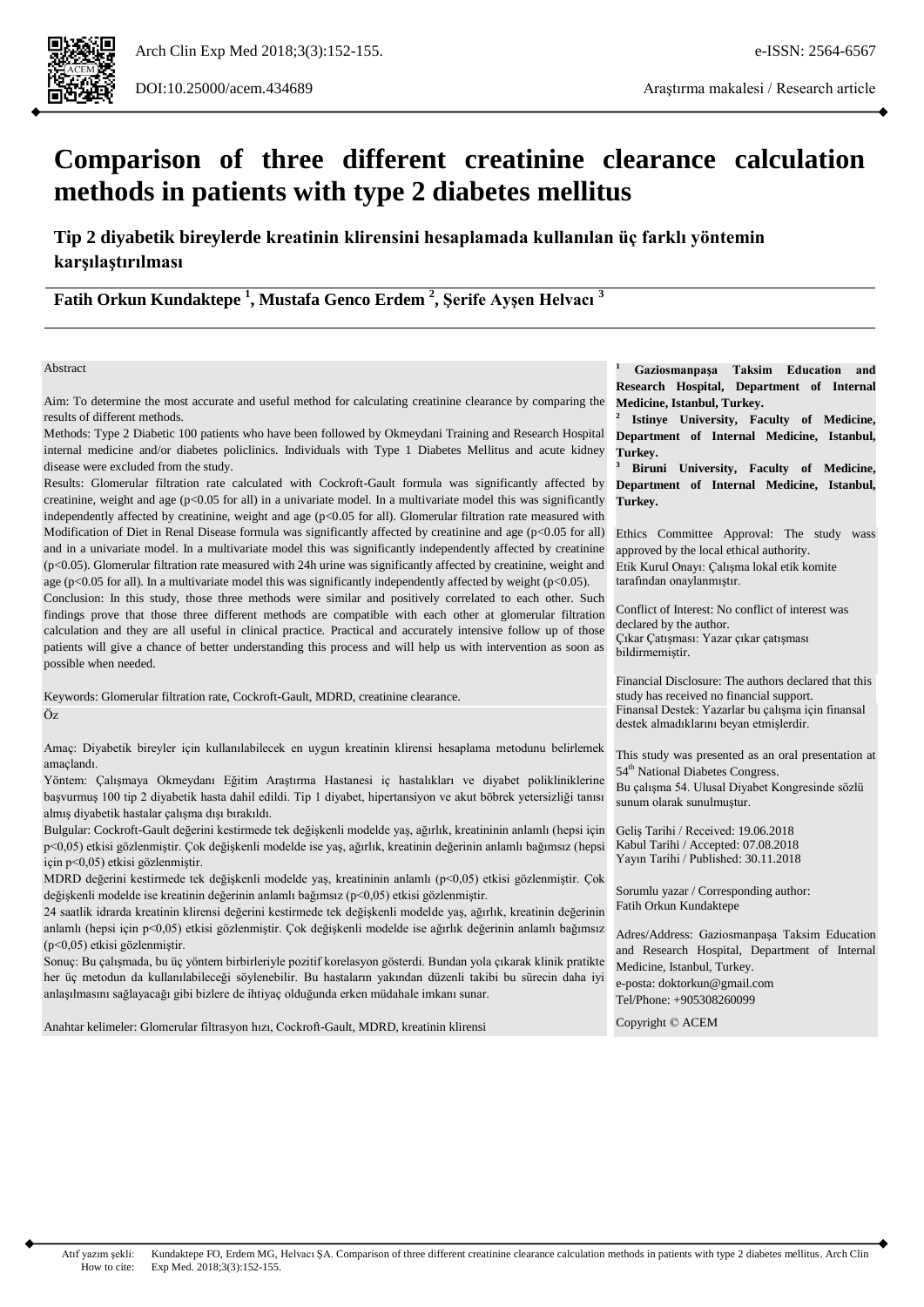# **Introduction**

Diabetes mellitus (DM) is a chronical and progressive disease. Approximately 150 million people are suffering from this disease and predicted the number for 2025 is 300 million [1, 2].

Morbidity and mortality due to DM and its complications are increasing as the prevalence of type II DM increases [3]. Consequently, early diagnosis and effective treatment of type II DM is needed more and more every day. There are approximately 2.6 million type II DM patients in our country, and it is predicted that at least one-third of 1.8 million people still in impaired glucose tolerance stage will join to this group in the near future [4].

Diabetic nephropathy (DN) is a serious health problem causing end-stage renal failure. In the United States of America, DN causes 40 % of newly developed end-stage renal failure. DN defined as positive urine albumin stick test or excretion of albumin more than 300 mg in a diabetic patient who is not suffering from other renal diseases. DN, as appears a late finding of diabetes has some physiological, pathological and clinical symptoms. That made some researchers consider DN into stages [5].

Creatinine clearance measurement is the most common method for evaluating renal functions. Creatinine clearance may be measured with 24-hour urine collection and also with Cockcroft-Gault formula and MDRD.

In this study, we aimed to to determine the most accurate and useful method for calculating creatinine clearance by comparing the results of different methods. It was aimed to improve feasibility by determining the most suitable method to be possible.

# **Material and methods**

This retrospective study approved by Okmeydani Training and Research Hospital Clinical Research Ethical Board Presidency with a number of 178 at 09.09.2014. Files of type 2 DM patients who applied to one of internal medicine outpatient clinics between 2012 and 2014 were retrospectively screened. From a total of 184 patients; patients with hypertension (n=74), acute renal failure  $(n=6)$  or renal transplantion  $(n=4)$  were excluded from the study. The remaining 100 patients (56 female, 44 male) included to the case group. Median age of the patients was 56 years with a range from 20 to 82 years.

Patients' characteristics (age, gender and weight (kilograms)) and laboratory findings (serum creatinine level (mg/dl), fasting blood glucose (mg/dl), postprandial blood glucose (mg/dl), HbA1c (%) and 24-hour urine creatinine clearance (GFR24) (mg/24 hours)) were evaluated. Roche-Hitachi Cobas 8000 (Serial number: 1349-09, 2014, Japan) was used to evaluate laboratory findings. The prediction of creatinine clearance (in ml/min) by the Cockcroft-Gault formula (GFRC&G) was calculated as (140 − age) × body weight/plasma creatinine  $\times$  72 ( $\times$  0.85 if female) [6]. The abbreviated MDRD (GFRMDRD) estimate of the kidney function was calculated as 175 × plasma creatinine−1.154 × age−0.203 (× 0.742 if female) [7]. Grading of the patients with regard to renal failure were performed according to the KDIGO 2017 guideline using GFR values (G1-G5) (Table 1) [8].

#### **Statistical analysis**

IBM SPSS for Windows 21.0 (Armonk, New York, USA) statistics package program was used. Mean, median, minimum, maximum, frequency values and standard deviation were used for defining statistics of data. Distribution of the variables was controlled with Kolmogorov Simirnov test. Unpaired t-test and Mann-Whitney U test were used for quantitative data analysis. Chi-square test was used for qualitative data analysis. Spearman correlation test was used for correlation analysis. Univariate and multivariate regression tests were performed. Level of significance was determined as p≤0.050 for all.

|  | Table 1. Glomerular filtration rate categories in chronic renal failure <sup>*</sup> . |  |  |  |  |
|--|----------------------------------------------------------------------------------------|--|--|--|--|
|  |                                                                                        |  |  |  |  |

| GFR category   | GFR $(ml/min/1.73m2)$ |
|----------------|-----------------------|
| G1             | > 90                  |
| G2             | $60 - 89$             |
| G3a            | $45 - 59$             |
| G3b            | $30 - 44$             |
| G <sub>4</sub> | $15 - 29$             |
| G5             | < 15                  |
|                |                       |

\* In the absence of evidence of kidney damage, neither category G1 nor G2 fulfill the criteria for chronic renal failure.

#### **Results**

A total of 100 patients were staged by GFR. Sixty-nine patients (69%) had GFR greater than 90 mL/min. staged as G1, 22 patients (22%) had GFR between 60-89 mL/min staged as G2 and 9 patients (9%) had GFR between 30-59 mL/min staged as G3. None of the patients staged as G4 and G5.

Creatinine clearance of the patients was calculated by Cockcroft-Gault formula (GFRC&G), Modification of Diet in Renal Disease (GFRMDRD) and 24h urine collection method (GFR24). Mean values of these three methods were  $96.4\pm28.8$ mL/min, 104.5±29.8 mL/min and 86.2±24.7 mL/min for GFR24, GFRC&G and GFRMDRD, respectively.

Table 2 shows statistical values of patients' in terms of gender, weight, fasting blood glucose, postprandial blood glucose, HbA1c, GFR24, GFRC&G and GFRMDRD (Table 2).

Table 2. Characteristic features of the patients. Variable

| Age $(years)^{4}$                                | $56.1 \pm 10.2$  |
|--------------------------------------------------|------------------|
| Gender <sup><math>\beta</math></sup>             |                  |
| Female                                           | 56 (56)          |
| Male                                             | 44 (44)          |
| Weight $(kg)^{\frac{1}{2}}$                      | $84.5 \pm 14$    |
| Creatinine $(mg/dL)^4$                           | $0.9 \pm 0.3$    |
| Fasting blood glucose $(mg/dL)^4$                | $175.7 \pm 64.7$ |
| Postprandial blood glucose $(mg/dL)^{4}$         | $258.3 \pm 97.4$ |
| HbA1c $(\%)^*$                                   | $8.2 \pm 1.8$    |
| Cockcroft-Gault $(mL/min)^4$                     | $104.5 \pm 29.8$ |
| MDRD $(mL/min/1.73m^2)^*$                        | $86.2 \pm 24.7$  |
| Creatinine Clearance with 24h urine $(mL/min)^*$ |                  |
|                                                  | $96.4 \pm 28.8$  |

<sup>¥</sup>: mean±standard deviation, <sup>β</sup>:n (%)

Significant (p<0.050 for all) negative correlation was observed between creatinine levels and GFRC&G, GFRMDRD, GFR24. Significant ( $p<0.050$  for all) positive correlation was observed between GFRC&G, GFRMDRD and GFR24. Significant  $(p<0.050$  for all) positive correlation revealed between fasting blood glucose, postprandial blood glucose and HbA1c (Table 3).

P a g e / S a y f a 153 In both univariate and multivariate models age, weight, and creatinine had significant  $(p<0.050$  for all) association on determining GFRC&G value (Table 4). Although in a univariate model age and creatinine had significant (p<0.050 for all)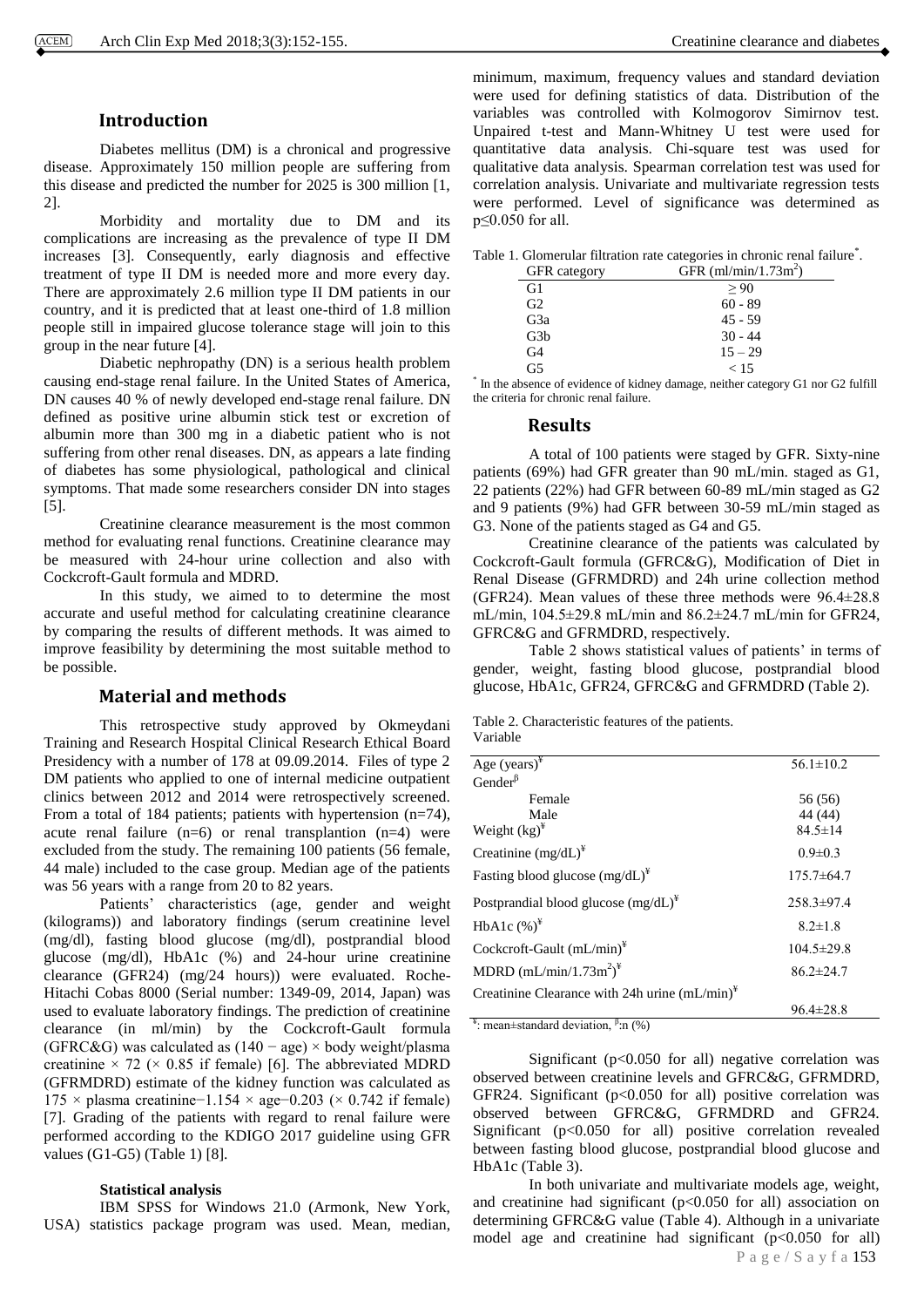association on determining GFRMDRD value; in a multivariate model only creatinine had independently significant (p=0.001) association (Table 5). Although in a univariate model age, weight and creatinine had significant  $(p<0.050$  for all) association on determining GFR24 value; in a multivariate model only weight had independently significant (p=0.001) association on determining GFR24 value (Table 6).

|                              |              | Creatinine<br>(mg/dL) | Fasting<br>blood<br>glucose<br>(mg/dL) | Post<br>prandial<br>blood<br>glucose<br>(mg/dL) | HbA1c<br>(% )                | Cockcroft-<br>Gault<br>(mL/min) | <b>MDRD</b><br>(mL/min/<br>$1.73m^2$ ) |
|------------------------------|--------------|-----------------------|----------------------------------------|-------------------------------------------------|------------------------------|---------------------------------|----------------------------------------|
| <b>Fasting Blood</b>         |              |                       |                                        |                                                 |                              |                                 |                                        |
| Glucose $(mg/dL)$            | $\mathbf{r}$ | 0.145                 |                                        |                                                 |                              |                                 |                                        |
|                              | p            | 0.149                 |                                        |                                                 |                              |                                 |                                        |
| Postprandial Blood           |              |                       |                                        |                                                 |                              |                                 |                                        |
| Glucose $(mg/dL)$            | r            | 0.096                 | 0.633                                  |                                                 |                              |                                 |                                        |
|                              | p            | 0.340                 | 0.001                                  |                                                 |                              |                                 |                                        |
| HbA1c(%)                     | r            | 0.081                 | 0.702                                  | 0.504                                           |                              |                                 |                                        |
|                              | p            | 0.423                 | 0.001                                  | 0.000                                           |                              |                                 |                                        |
| Cockcroft-Gault              |              |                       |                                        |                                                 |                              |                                 |                                        |
| (mL/min)                     | r            | $-0.373$              | 0.086                                  | $-0.004$                                        | 0.187                        |                                 |                                        |
|                              | p            | 0.001                 | 0.392                                  | 0.968                                           | 0.062                        |                                 |                                        |
| <b>MDRD</b>                  |              |                       |                                        |                                                 |                              |                                 |                                        |
| (mL/min/1.73m <sup>2</sup> ) | r            | $-0.592$              | $-0.111$                               | $-0.109$                                        | $-0.029$                     | 0.660                           |                                        |
|                              | p            | 0.001                 | 0.273                                  | 0.280                                           | 0.775                        | 0.001                           |                                        |
| Creatinine                   |              |                       |                                        |                                                 |                              |                                 |                                        |
| Clearance with 24h           |              |                       |                                        |                                                 |                              |                                 |                                        |
| urine $(mL/min)$             | r            | $-0.399$              | $-0.137$                               | $-0.135$                                        | $-0.057$                     | 0.679                           | 0.627                                  |
|                              | p            | 0.001                 | 0.175                                  | 0.181                                           | 0.572                        | 0.001                           | 0.001                                  |
| $\cdots$ $\cdots$<br>п.      |              | $\cdot$ . $\cdot$     | 1.00                                   | $-1$                                            | $\mathbf{u}$<br>$\mathbf{H}$ | п.                              | $\mathbf{u}$                           |

Table 3: Correlations with different methods calculating glomerular filtration rate.

|                                                     |              | Univariate model   |              |                | Multivariate model |          |          |       |  |  |
|-----------------------------------------------------|--------------|--------------------|--------------|----------------|--------------------|----------|----------|-------|--|--|
| Cockcroft-Gault                                     |              |                    | 95.0% CI     |                |                    | 95.0% CI |          |       |  |  |
|                                                     | β            | Low                | High         | p              | β                  | Low      | High     | P     |  |  |
| Age (years)                                         | $-1.74$      | $-2.21$            | $-1.28$      | 0.001          | $-1.08$            | $-1.24$  | $-0.9$   | 0.001 |  |  |
| Gender                                              | 10.69        | $-1.09$            | 22.46        | 0.075          |                    |          |          |       |  |  |
| Weight (kg)                                         | 1.19         | 0.84               | 1.54         | 0.001          | 1.12               | 1.00     | 1.23     | 0.001 |  |  |
| Creatinine<br>(mg/dL)<br>Fasting glucose            | $-51.8$      | $-67.00$           | $-36.77$     | 0.001          | $-35.12$           | $-41.74$ | $-28.50$ | 0.001 |  |  |
| (mg/dL)                                             | 0.00         | $-0.09$            | 0.10         | 0.931          |                    |          |          |       |  |  |
| Postprandial<br>glucose $(mg/dL)$<br>$HbA1c$ $(\%)$ | 0.00<br>2.03 | $-0.06$<br>$-1.20$ | 0.06<br>5.25 | 0.984<br>0.215 |                    |          |          |       |  |  |

Table 4: Evaluation of the Cockroft-Gault method by linear regression.

|                                            |          |                    | Univariate model |       | Multivariate model |          |         |       |  |
|--------------------------------------------|----------|--------------------|------------------|-------|--------------------|----------|---------|-------|--|
| <b>MDRD</b>                                | β        | 95.0% CI<br>β<br>p |                  |       | 95.0% CI           |          |         |       |  |
|                                            |          | Low                | High             |       |                    | Low      | High    | p     |  |
| Age(years)                                 | $-0.91$  | $-1.36$            | $-0.46$          | 0.001 |                    |          |         |       |  |
| Gender                                     | 9.61     | $-0.14$            | 19.36            | 0.053 |                    |          |         |       |  |
| Weight(kg)                                 | 0.18     | $-0.17$            | 0.53             | 0.311 |                    |          |         |       |  |
| Creatinine                                 |          |                    |                  |       | $-26.20$           | $-37.01$ | $-15.4$ | 0.001 |  |
| (mg/dL)                                    | $-49.92$ | $-61.4$            | $-38.43$         | 0.001 |                    |          |         |       |  |
| Fasting glucose<br>(mg/dL)<br>Postprandial | $-0.06$  | $-0.14$            | 0.01             | 0.111 |                    |          |         |       |  |
| glucose                                    | $-0.03$  | $-0.08$            | 0.02             | 0.237 |                    |          |         |       |  |
| (mg/dL)<br>HbA1c(%)                        | $-0.37$  | $-3.07$            | 2.32             | 0.784 |                    |          |         |       |  |

Table5. Evaluation of the MDRD method by linear regression.

# **Discussion**

The incidence of DN is increasing in proportion to DM incidence and increased lifetime in diabetics. Our study showed

that 73% of patients had GFR under 120 mL/min. However, in our study, there was no significant correlation between fasting blood glucose, postprandial blood glucose and HbA1c and GFR values measured by three different methods.

| 24h urine                          |          | Univariate Model |          |       |      |          | Multivariate Model |       |
|------------------------------------|----------|------------------|----------|-------|------|----------|--------------------|-------|
| creatinine                         |          | 95.0% CI         |          |       |      | 95.0% CI |                    |       |
| clearance                          | β        | Low              | High     | p     | β    | Low      | High               | p     |
| Age (years)                        | $-1.02$  | $-1.54$          | $-0.49$  | 0.001 |      |          |                    |       |
| Gender                             | 8.74     | $-2.69$          | 20.16    | 0.133 |      |          |                    |       |
| Weight (kg)                        | 0.82     | 0.44             | 1.20     | 0.001 | 0.42 | 0.06     | 0.8                | 0.024 |
| Creatinine<br>(mg/dL)              | $-40.02$ | $-55.82$         | $-24.21$ | 0.001 |      |          |                    |       |
| Fasting<br>glucose<br>(mg/dL)      | $-0.08$  | $-0.17$          | 0.01     | 0.080 |      |          |                    |       |
| Postprandial<br>glucose<br>(mg/dL) | $-0.04$  | $-0.10$          | 0.02     | 0.199 |      |          |                    |       |
| $HbA1c$ $%$                        | $-1.09$  | $-4.22$          | 2.04     | 0.491 |      |          |                    |       |

Table 6. Evaluation of 24h urine creatinine clearance method by linear regression.

This study compared the most popular three methods for calculating creatinine clearance. One of those methods, Cockcroft & Gault formulation uses serum creatinine, age, weight, and gender to calculate creatinine clearance by the unit ml/min [6].The second one is MDRD formulation uses race, age, serum creatinine and gender [7]. The last method is to evaluate the creatinine level in urine patient collected for 24 hours without interruption.

A study compared Cockcroft & Gault formulation, and MDRD formulation suggested that Cockcroft & Gault formulation calculated the lowest creatinine clearance in patients above age 70; while MDRD formulation is the most valuable method to estimate mortality rate in patients above age 85 [9]. In this study, the median age was under 70. GFRMDRD was slightly lower than GFRC&G without statistical signification. Yet another study published in 2007 suggested that Cockcroft&Gault formulation achieved more accurate results than other methods [10]. Another study published in 2010 suggested that Cockcroft&Gault formulation is superior to the MDRD formulation in patients with normal creatinine clearance and diabetics with normal or close to normal GFR. Otherwise, MDRD formulation has had more accurate results [11].

Our study revealed serum creatinine levels are increasing with age. Yet increased age resulted with lower GFRC&G, GFRMDRD, and GFR24h. Those results pointed out that age may be a prognostic factor for diabetic nephropathy. A study published at 2002 including 98.688 patients age between 20 and 94 years showed progressively increasing serum creatinine levels in male patients from age 60 and female patients from age 40 [12]; results of our study are consistent with this study.

In our study, independent factors that significantly affected GFRC&G increase are age, weight and serum creatinine. This result was expected as they all are variables in the Cockroft-Gault formulation. This result is consistent with the findings of two other studies. [13, 14]; and being in association with weight, is seemed to be the weakness of Cockroft-Gault formulation. Because of this deficit, another study recommended of estimating a CrCl range with the lower boundary defined by using ideal body weight in the Cockcroft-Gault equation and the upper boundary by using total body weight [15].

Independent factors significantly affected GFRMDRD increase are age and serum creatinine. This is consistent with the